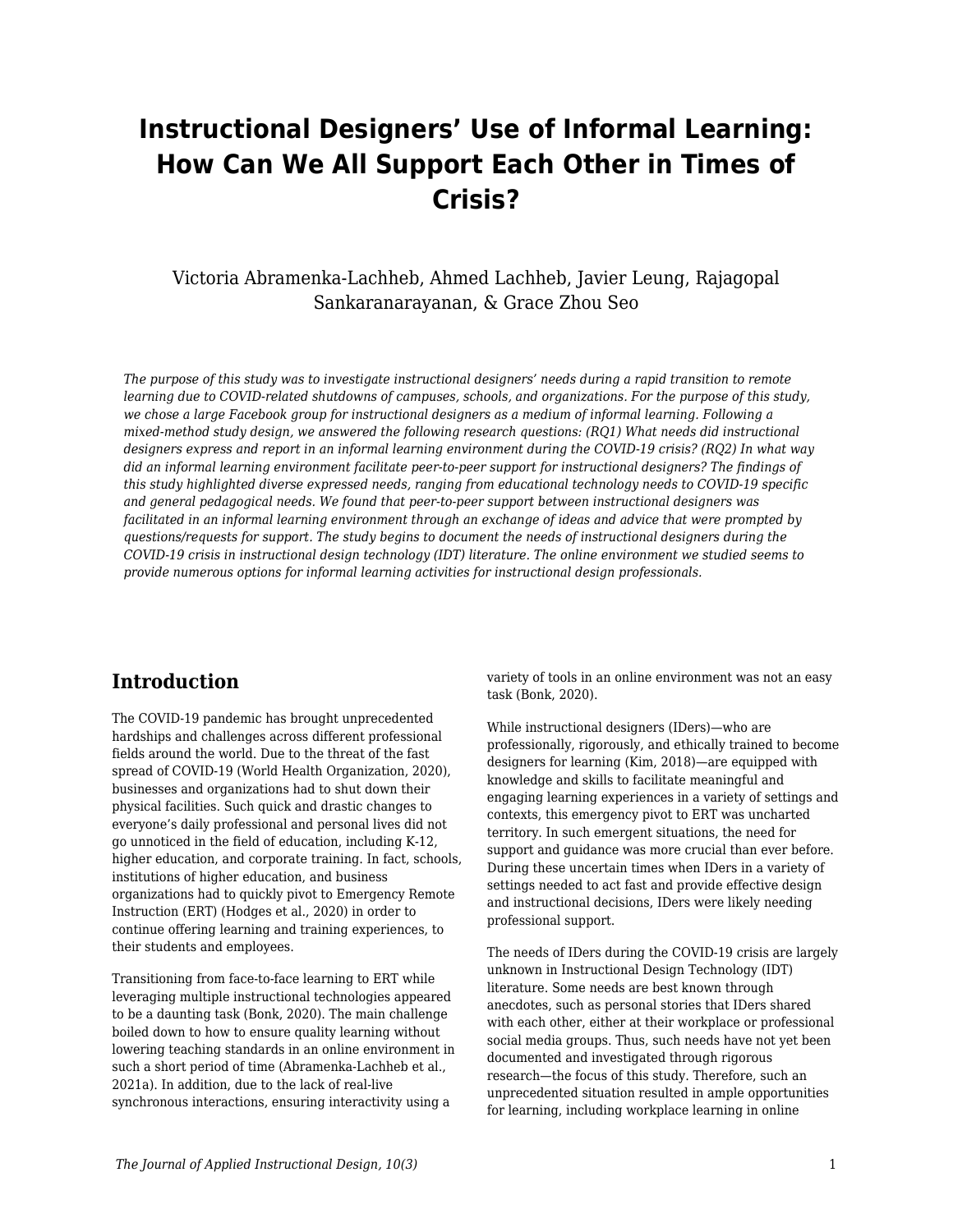environments. Online environments provide numerous options for informal learning activities. Social media, such as Facebook, provides a suitable platform for informal learning in which IDers coming from a variety of professional contexts and settings can exchange their knowledge with each other. In this context, it is crucial to know what kind of expressed needs the COVID-19 crisis revealed for IDers. In other words, what type of knowledge and guidance did IDers need during these unsettling times to facilitate quality and meaningful learning and training experiences? Therefore, the purpose of this study is to investigate IDers' expressed needs with the rapid transition to online learning and ERT during the COVID-19 crisis in an informal learning environment—a large Facebook group for IDers. In addition, this study investigates how online environments facilitate peer-to-peer support among IDers.

## **Literature Review**

Several major constructs are important to consider in the context of this study. These constructs are: community of practice and how it supports skill development for IDers, and informal learning for IDers. Additionally, we focus in this literature review on IDers' work with Emergency Remote Instruction (ERT). With this literature review, our goal is to connect these constructs, present the ERT argument, and consider prior work that presents an opportunity for this study.

### **Community of Practice**

In their foundational work, Lave and Wenger (1991) coined the term *Communities of Practice* while researching situated learning through apprenticeships as a learning model (Aljuwaiber, 2016; Wenger, 2011). They argue that, in a situated context, group participation and activities help facilitate the learning process among the group members (Aljuwaiber, 2016). Wenger (2011) defines communities of practice as the "groups of people who share a concern or a passion for something they do and learn how to do it better as they interact regularly" (p. 1). This definition has three main elements: (1) The domain - which refers to the group's shared area of interest; (2) the community - which refers to the place where group members engage in joint activities and discussions; and (3) the practice - the shared repertoire of resources, such as answering questions, helping each other by sharing knowledge, sharing tools, stories, experiences, and so on (Wenger, 2011).

In order to successfully navigate the complexities of each professional context, IDers working in diverse settings need to stay abreast of the recent trends in their professions as well as advance their knowledge and skills (Ertmer & Newby, 1993; Ritzhaupt & Kumar, 2015). This provides an opportunity for IDers to become part of a

community of practice where there are shared interests, practices, and resources for help (Schwier et al., 2004). Further, such opportunity becomes crucial when considering the diversity of instructional design settings and the variety of IDers' roles (Schwier & Wilson, 2010; Sugar & Luterbach, 2016).

The discipline of instructional design technology (IDT) provides a variety of career paths that IDers can follow. That is, IDers work in a variety of professional contexts, including corporate, higher education institutions, and non-profit organizations (Stefaniak et al., 2020). At their specific professional setting, IDers are involved in a variety of activities, including design (e.g., online learning design, webinar design), media production (e.g., audio, video, and image production), and support (e.g., just-intime support, consultations) (Sugar & Moore, 2015). Further, Sugar and Moore (2015) reported that IDers assume different roles, such as the role of an architect, engineer, craftsperson, artist, counselor, manufacturer, and trainer. It is possible to conclude that each professional setting presents a plethora of contextual peculiarities that IDers should factor in during their design process.

## **Community of Practice to Support Skill Development for Instructional Designers**

While formal education and training in the IDT discipline equip IDers with necessary theoretical knowledge and skills, work situations post-graduation are more complex and nuanced (Tracey & Boling, 2014). Professional reality is more complex in its variety of design problems and situations (Nelson & Stolterman, 2014). This partially explains why it is reasonably expected that employers of IDers expand the training for the designers in one way or another (Tracey & Boling, 2014). Similarly, solutions to such problems require an extensive skill set, including tacit knowledge, the ability to communicate and collaborate effectively, and the ability to make good design judgments (Lachheb & Boing, 2018; Lachheb & Boling, 2021). Research has shown that, in preparing of future IDers, formal education and training should place a greater emphasis on realities that IDers tackle *in situ* (Abramenka-Lachheb et al., 2021b; Lachheb & Boling, 2018; Stefaniak et al., 2020; Tracey & Boling, 2014; Yanchar et al., 2010). Foundational research on the topic, such as Rowland (1992) and Rowland et al. (1992), suggested that adequate formal education should help future IDers gain skills that are aligned with what IDers do in real-life professional settings. Particularly, Rowland et al. (1992) recommended an apprentice model that includes three components: learning in context, access to expert knowledge, and modeling and reflection.

The Community of Practice (Lave & Wenger, 1991) is largely based on the idea of apprenticeship and situated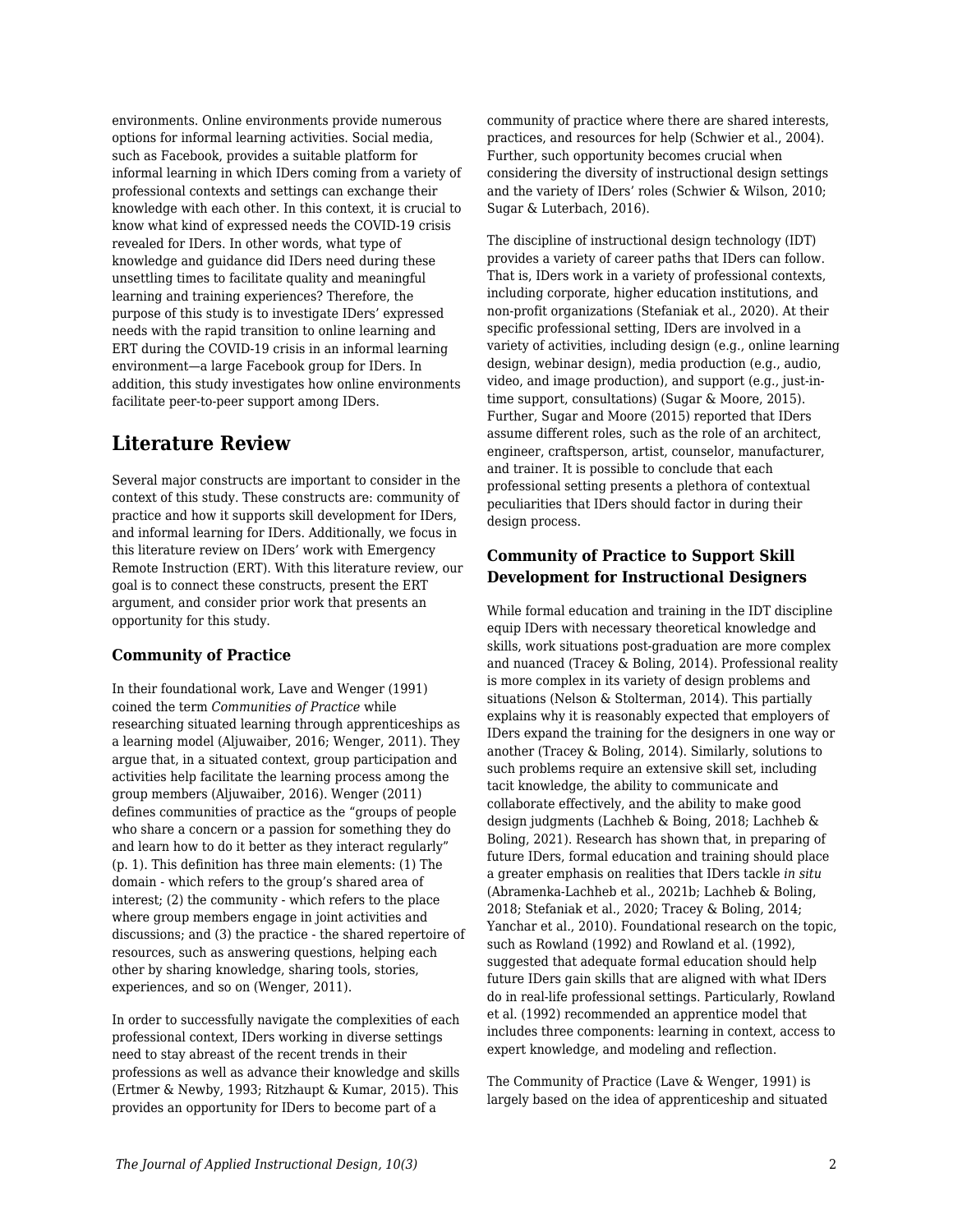cognition (Brown et al., 1989). That is, people learn in context and through interactions with experts in a specific professional domain and culture of practice. A community of practice encompasses interactions among persons over time and presents a mutual exchange of knowledge related to a specific domain of knowledge and culture of practice (Lave & Wenger, 1991). Being part of the community of practice does not imply mere replication of work approaches and practices of other skilled practitioners but rather enriches each other's own practices. That is, mutual exchange of professional knowledge allows practitioners to think creatively about their solutions in their respective professional contexts.

In recent years, Virtual or Online Communities of Practice (VCoP) have become increasingly prevalent in the workplace and educational settings, especially in light of the COVID-19 pandemic. Members of VCoP develop, learn, create, and share knowledge through online social mediums, such as Facebook, and build trusted communities (Ardichvili, 2008; Chiu et al. 2006). Chiu et al. (2006) defined virtual communities as "online social networks in which people with common interests, goals, or practices interact to share information and knowledge, and engage in social interactions." (p. 1880).

## **Informal Learning for Instructional Designers**

In response to emerging and complex instructional problems, IDers are engaged in workplace learning (Yanchar & Hawkley, 2015). Workplace learning is driven by various factors, including the demands of new skills, the impact of emerging technologies, and the roles within various organizations and communities (Manuti et al., 2015). Workplace learning includes both formal and informal learning (Berg & Chyung, 2008; Choi & Jacobs, 2011; Marsick & Watkins, 2015; Yanchar & Hawkley, 2015). Informal learning is defined as unplanned, incidental learning that takes place beyond institutionally supported classroom activities and is not confined to a specific place and period of time (Choi & Jacobs, 2011; Marsick & Watkins, 2015). That is, informal learning happens on demand and is largely driven by learners' professional needs and interests.

While employees learn through formal means by training to improve job performance, most of the workplace learning occurs informally (Cerasoli et al., 2017; Choi & Jacobs, 2011). Participating in informal learning communities, such as Facebook groups, offers a variety of ways to engage in professional discussions with other IDers without time constraints imposed by traditional forms of formal learning (Bull et al., 2008).

Yanchar and Hawkley (2015) investigated how practicing IDers learn informally. The authors reported the

significance of informal learning and IDers' willingness to engage in informal learning in an effective manner. The authors also stated that many of the reported informal learning activities were tacit. Further attention to informal learning would lead to other forms of informal learning among IDers, such as self-reflections regarding their work. The study mentioned that participants used Google to look for examples and gain initial ideas or clarification. It did not specify whether social media communities, such as professional Facebook groups, were used as a platform for informal learning.

Facebook offers an informal learning environment for sharing contemporary knowledge (Cain & Policastri, 2011) on relevant instructional design issues experienced by practicing IDers. Researchers have argued that informal learning is an important aspect of instructional design practice and instructional design itself might be considered as an informal learning process (Yanchar & Hawkley, 2014). Moore and Klein (2015) noted that practitioners and graduate students often engaged in informal learning activities, such as consulting online resources, talking with others, sharing materials with colleagues, reflecting on the design process, scanning professional magazines and journals, and observing others (Moore & Klein, 2015). Even though most workplace learning happens informally, there has been limited empirical research on informal learning in the workplace due to its tacit nature (Berg & Chyung, 2008; Cross, 2007; Noe et al., 2013).

### **Instructional Designers' Work for Emergency Remote Instruction (ERT)**

Hodges et al. (2020) coined the term Emergency Remote Instruction (ERT) to denote the difference between "wellplanned online learning experiences" (p. 1) (i.e., online courses that are designed and delivered intentionally to be online) and the variety of instructional forms that educators adopt in response to a crisis or disaster, such as the COVID-19 pandemic. This term was coined in a highly cited EDUCAUSE online publication, published on March 27, 2020, right after colleges and universities in the U.S. and around the world closed their campuses to face-to-face forms of learning and pivoted to ERT. Such a distinction is important to keep in mind when educators and IDers are working to maintain instruction during the COVID-19 pandemic and plan to evaluate their work later. Additionally, this distinction serves us—design scholars and practitioners—better when we aim to understand how IDers' work was different during the ERT compared to 'normal times.'

Abramenka-Lachheb et al. (2021a) compared IDers to *first responders* during the COVID-19 pandemic in describing their work of supporting faculty in pivoting to ERT at a large research university/school in the U.S. The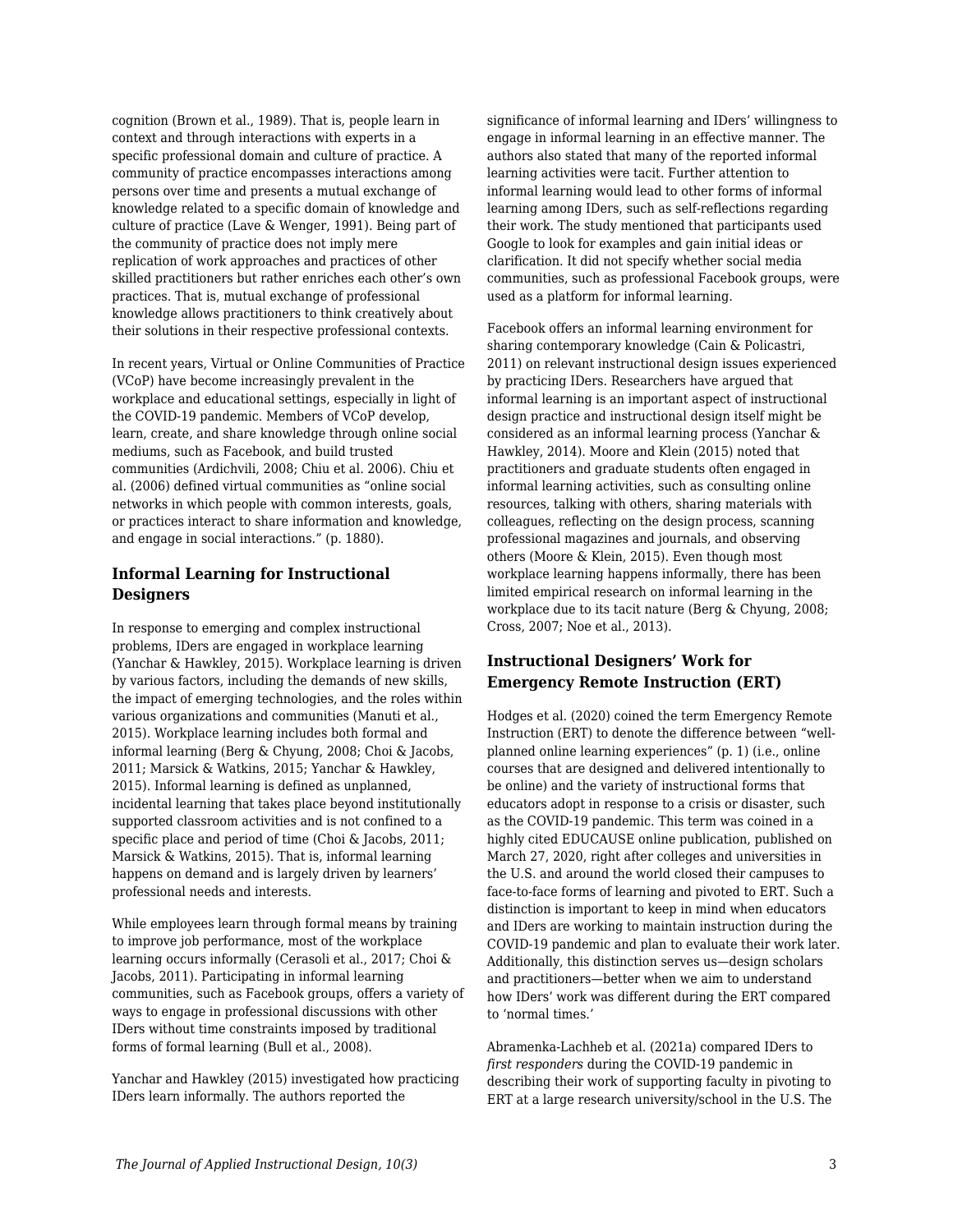authors highlighted how their work process was not what they usually followed when designing online courses. They aptly remarked that "rapid response to instructional design needs during a crisis event required an operational framework to inform the support response" (p. 304). The operational framework they described entailed a six-step process and a support toolkit outlined by Abramenka-Lachheb et al. (2021a), which helped them effectively support faculty to transition from face-to-face to ERT. Such process and support toolkits were invented on the spot and were not described in instructional technology and instructional design textbooks, which speaks to the ability of the authors to make solid design judgments and create internal design tools when needed to support their professional practice (Lachheb & Boling, 2018). In a recently published textbook chapter, Hodges et al. (2021) stated that the rapid pivot to ERT due to the COVID-19 pandemic is "likely to diminish faculty satisfaction with online teaching" (p. 48). This calls for IDers to adopt different mindsets and work processes during ERT, focusing on how to leverage institutionally supported instructional technologies that allow them to meet emergency needs and faculty support.

## **Problem Statement**

The needs of IDers during the COVID-19 crisis are largely unknown in IDT literature. Some needs are best known through anecdotes and are yet to be documented and investigated through rigorous research—the focus of this study. As known, the COVID-19 crisis brought unprecedented challenges to many professions, and the instructional design profession was not an exception. During this crisis, as universities, schools, and other organizations had to rapidly transition to an online and/or an ERT mode of delivery (Hodges et al., 2020), IDers were most likely faced with unprecedented challenges. These unprecedented circumstances opened an avenue for learning opportunities. It is well documented in the literature that most workplace learning happens informally (Berg & Chyung, 2008; Cross, 2007; Noe et al., 2013). Online environments provide numerous options for informal learning activities. Facebook, as one of the most popular online social networks, offers an informal learning environment for sharing contemporary knowledge (Cain & Policastri, 2011) on relevant ID issues experienced by IDers.

## **Purpose & Significance of the Study**

The purpose of this study is to investigate IDers' expressed needs with the rapid transition to ERT during the COVID-19 crisis in an informal learning environment—a large Facebook group for IDers.

Understanding the needs of IDers for effectively and efficiently pivoting to ERT using an informal learning environment presents an opportunity to learn important lessons. These lessons shed a light on how an informal learning environment was used to facilitate peer-to-peer professional support among IDers. In addition, IDers' needs during the COVID-19 crisis provide insights for IDT education, research, and practice.

The below research questions guided our study:

- RQ1: What needs did instructional designers express and report in an informal learning environment during the COVID-19 crisis?
- RQ2: In what way did an informal learning environment facilitate peer-to-peer support for instructional designers?

## **Methods**

### **Study Design**

We followed a mixed method design to conduct this study. The purpose of using a mixed methods study is to seek a broader and deeper understanding of the complex study phenomenon. That is, it allows the use of an arsenal of methods that enable researchers to take advantage of either approach and compensate for their limitations. In other words, leveraging advantages of both methods allows researchers to seek *complementarity* (Greene, 2007). As Greene (2007) mentions, "In a complementarity mixed-methods study, the results from the different methods serve to elaborate, enhance, deepen, and broaden the overall interpretations and inferences from the study" (p. 101).

To answer the research questions, we specifically followed a nested mixed-method design (Eickhoff & Wieneke, 2018; Hesse-Biber, 2010). The key characteristic of this type of mixed-method research is to employ at least one additional method within another primary method (Eickhoff & Wieneke, 2018). That is, first, we used a quantitative approach to collect a large textual data set—995 posts published in the Instructional Designer Facebook group. We used the topic model quantitative approach to analyze the retrieved posts to identify the dominant topics or categories from the posts. Second, we used a qualitative approach to analyze the posts and assign them to categories we identified. We discarded the posts that were irrelevant to the categories. That is, subsequent qualitative analysis of posts allowed us to make our analysis more granular and detailed to draw more meaningful conclusions. The study design is shown in Figure 1.

Figure 1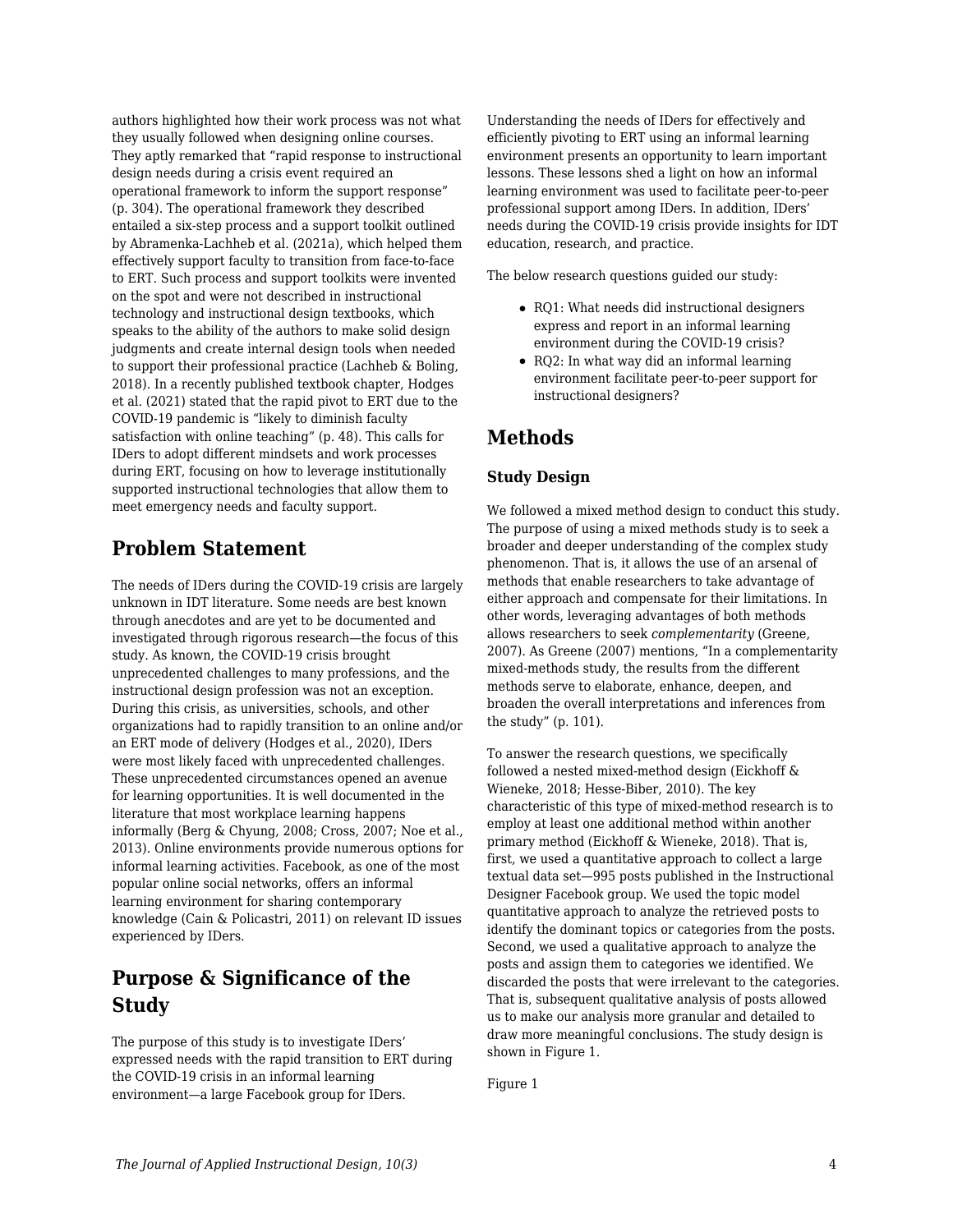Nested Mixed Methods Design



Picture depicting the nested methods design for study

### **Data Source**

We chose posts published in the Instructional Designer Facebook group as a data source for this study. We chose this specific group because it is a public group founded in 2011 by the E-learning Industry website (Instructional Designer, n.d.). Any Facebook user can request access to this group by answering one question related to the reason for joining the group. According to CrowdTangle Intelligence, a public insights tool from Facebook, the Instructional Designer group is the largest public group on Facebook with 15,870 members as of May 29th, 2021 (About Us CrowdTangle, n.d.).

### **Data Collection**

We retrieved data from the Instructional Designer Facebook Group users' posts using an open-source Python code and web scraping extension available in the Google Chrome browser to parse the HTML code. To ensure that all users' posts were scraped completely, we relied on the mobile version of the Facebook group to display all users' posts from July 8th, 2019 to January 12th, 2021—a feature not available in the desktop version of the website. In light of the COVID-19 pandemic, we focused our analysis—and purpose of this study—on deanonymizing users' posts from March 10th, 2020 to June 10th, 2020. We extracted a total of 1,074 posts that we further reduced to 995 posts by eliminating posts that had no context (e.g., "hi, hi there; "hello all"; "good morning professionals"). These posts were tabulated in an Excel spreadsheet for data analysis work. The spreadsheet contained two columns: (1) date posted and (2) the actual post.

### **Data Analysis & Trustworthiness**

To aid with the content analysis and qualitative analysis approach, we relied on the Term Frequency Inverse

Document Frequency (TfidfVectorizer) algorithm in scikitlearn (*Sklearn.Feature\_extraction.Text.TfidfVectorizer*, n.d.) to understand the frequency weights of words against a single user's post and all users' posts. Once we calculated the numerical representation of the posts using the bag of words model, we ran the Latent Dirichlet Allocation (LDA) algorithm to discover emerging topics using the default 'batch' setting, which processed the entire text of posts all at once for training and testing. The LDA algorithm required a specific parameter for determining the exact number of topics that the algorithm would use to achieve distinct and coherent topics. This is crucial because topic coherence measures the degree of semantic similarity between scoring words in the topic.

For this particular corpus of data that contained 995 posts, we achieved the ideal number of topic parameters by running the LDA several times with multiple numbers of topic parameters from two (2) to 11 until we achieved the highest coherence or *C\_v* value. As shown in Figure 2, the number of topic parameters of six topics achieved the highest coherence value of 0.46. Any number of topic parameters above six would have resulted in lower *C\_v* values with less semantically distinct topics. While *C\_v* is the most common coherence measure in topic modeling, LDA also required parameters for the Dirichlet hyperparameter *alpha* for document-topic density and Dirichlet hyperparameter *beta* for word-topic density. We set the *alph*a and *beta* parameters to 'auto' in which the LDA algorithm estimated the document-topic and wordtopic densities, respectively.

#### Figure 2

Coherence Score of Six Topics



Graph showing the coherence scores of six topics

After inspecting the word probability distribution of the six topics in the data, we identified the first five emerging topics: (1) general pedagogical advice; (2) pedagogical advice in light of COVID-19; (3) effective use of educational technology; (4) announcement of e-learning events and webinars; and (5) job transition to the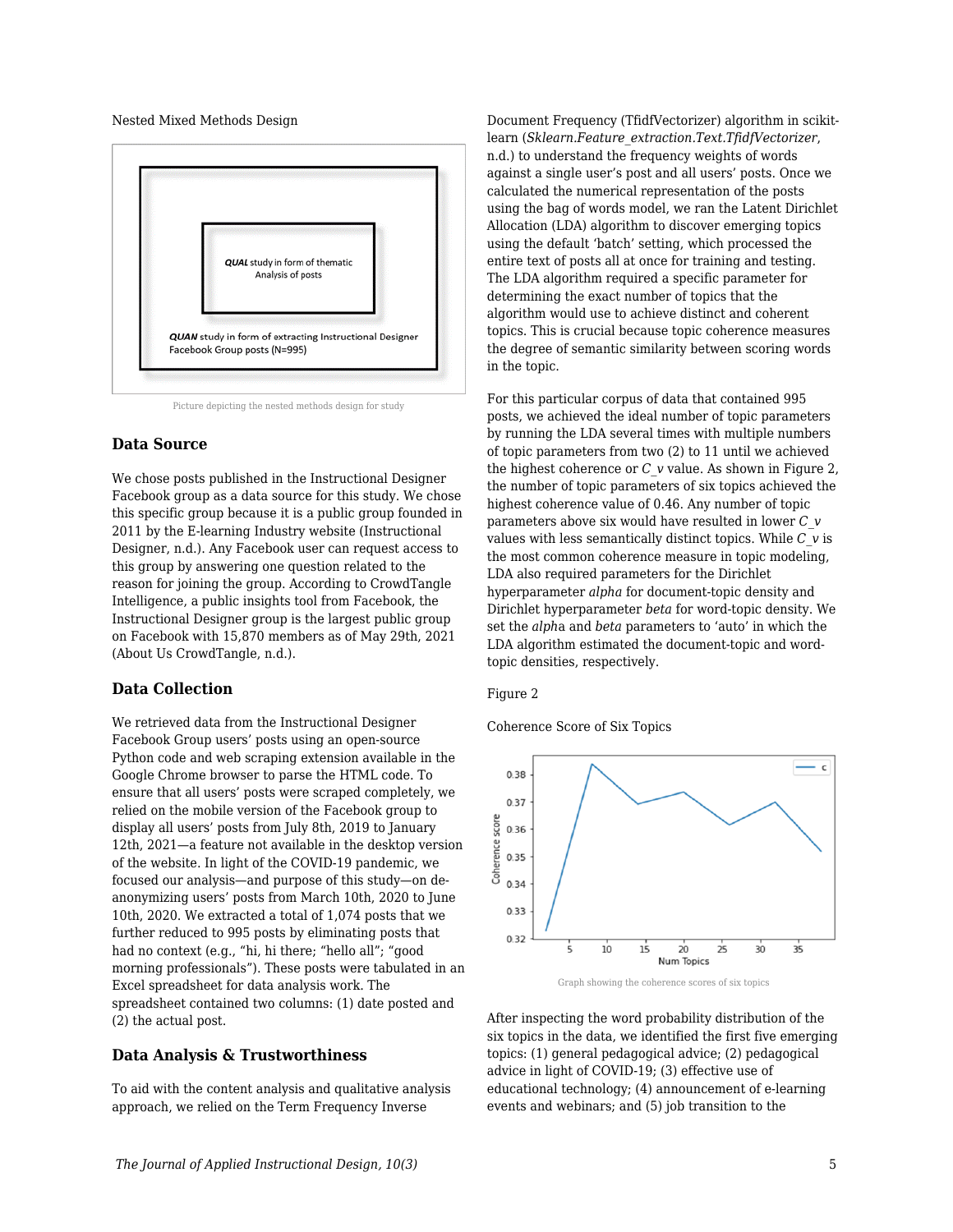instructional designer role. In the first five categories, community members were seeking advice from others. However, we identified a sixth topic related to sharing resources: (6) links in which posts did not solicit any input from other members of the Facebook group.

Based on the six emerging topics, we generated a list of codes that aligned with each topic. We viewed these six (6) topics as general categories that needed to be distilled into specific codes. We conducted multiple cycles of coding in which we met regularly to discuss our interpretation of the posts and to what extent the LDA algorithm was accurate in proposing six emerging topics. We used these codes to code posts and ensure consistent coding practice among us (see Table 1). Each code was accompanied by another sub-code to capture whether the post was related to COVID-19 or not: "covid? (yes/no/maybe)".

In the first cycle, each one of us took a part of the data and applied codes to each post they were assigned to. In the second cycle, we reviewed each other's coding work, asked questions, and refined our coding work further by consensus. We ensured that we all had a collective understanding of the posts, the codes, and the six emerging topics that served as categories/themes. Through multiple meetings, discussing our coding work, and refining our coding in the second cycle, we ensured intercoder reliability, improved our trustworthiness, and reduced our bias/subjectivity.

#### Table 1

Emerging Topics from the Topic Modeling and Assigned Qualitative Codes

| <b>Emerging Topic</b>                                                                                                 | <b>Qualitative</b><br>Codes            |  |
|-----------------------------------------------------------------------------------------------------------------------|----------------------------------------|--|
| 1 Seeking general pedagogical<br>advice (e.g., techniques on-<br>boarding new employees<br>online)                    | Pedagogical<br><b>Advice - General</b> |  |
| 2 Seeking COVID-related<br>pedagogical advice (e.g., asking<br>for help related to remote work<br>and COVID-19)       | Pedagogical<br>Advice - COVID          |  |
| 3 Seeking educational technology<br>advice (e.g., asking for<br>recommendations for a learning<br>management systems) | EdTech Advice                          |  |
| 4 Announcing e-learning events and Announcement<br>webinars                                                           |                                        |  |
| 5 Seeking input related to<br>Instructional Designer role (e.g.,<br>transition from K-12 teaching to<br>corporate ID) | Job-Related                            |  |
| 6 Not applicable (e.g., links to<br>resources and articles)                                                           | N/A                                    |  |

## **Findings**

Below we share the findings of the study with respect to the two research questions:

(1) What needs did instructional designers express and report in an informal learning environment during the COVID-19 crisis? and (2) In what ways did an informal learning environment facilitate peer-to-peer support for instructional designers?

### **Expressed Needs of Instructional Designers During the COVID-19 Crisis**

We identified multiple expressed needs of IDers during COVID-19 based on their posts. As shown in Figure 3 and Table 2, the most expressed needs, revealed from 272 out of 995 posts (27.3%), had to do with educational technology advice. Through expressing this need, IDers were asking for recommendations for learning management systems, authoring tools, and other educational technologies that support media production and instructional delivery.

The second most expressed need of IDers, revealed from 246 out of 995 posts (24.7%), had to do with their jobs and roles. Through expressing this need, IDers were asking/seeking advice about transitioning from one educational setting to another (e.g., K-12 to higher education, and/or higher education to corporate, and vice versa), job responsibilities, relationships with subject matter experts, how to freelance design work, etc. (See Figure 3 and Table 2 for numbers and quotes). We speculate that multiple posts that belong to this category were from different educators/corporate trainers who did not necessarily hold an IDer job title, yet their posts were about seeking advice on how to switch to an IDer role—the reason behind joining and posting in this group.

The third most expressed need of IDers, revealed from 174 out of 995 posts (17.5%), had to do with announcing e-learning events and webinars. Through expressing this need, IDers were promoting professional online events, such as webinars, job posts, and the release of new books/resources and reports (See Figure 3 and Table 2 for numbers and quotes). While posts of this category do not communicate 'needs' like the first two most expressed needs, announcements of webinars and professional events speak to the need for staying connected with other professionals.

The fourth most expressed need of IDers, revealed from 124 out of 995 posts (12.5%), had to do with general pedagogical advice. Through expressing this need, IDers were asking about/seeking help with general instructional design strategies and tactics, accessibility standards/questions, assessment design, etc. (See Figure 3 and Table 2 for numbers and quotes). We interpreted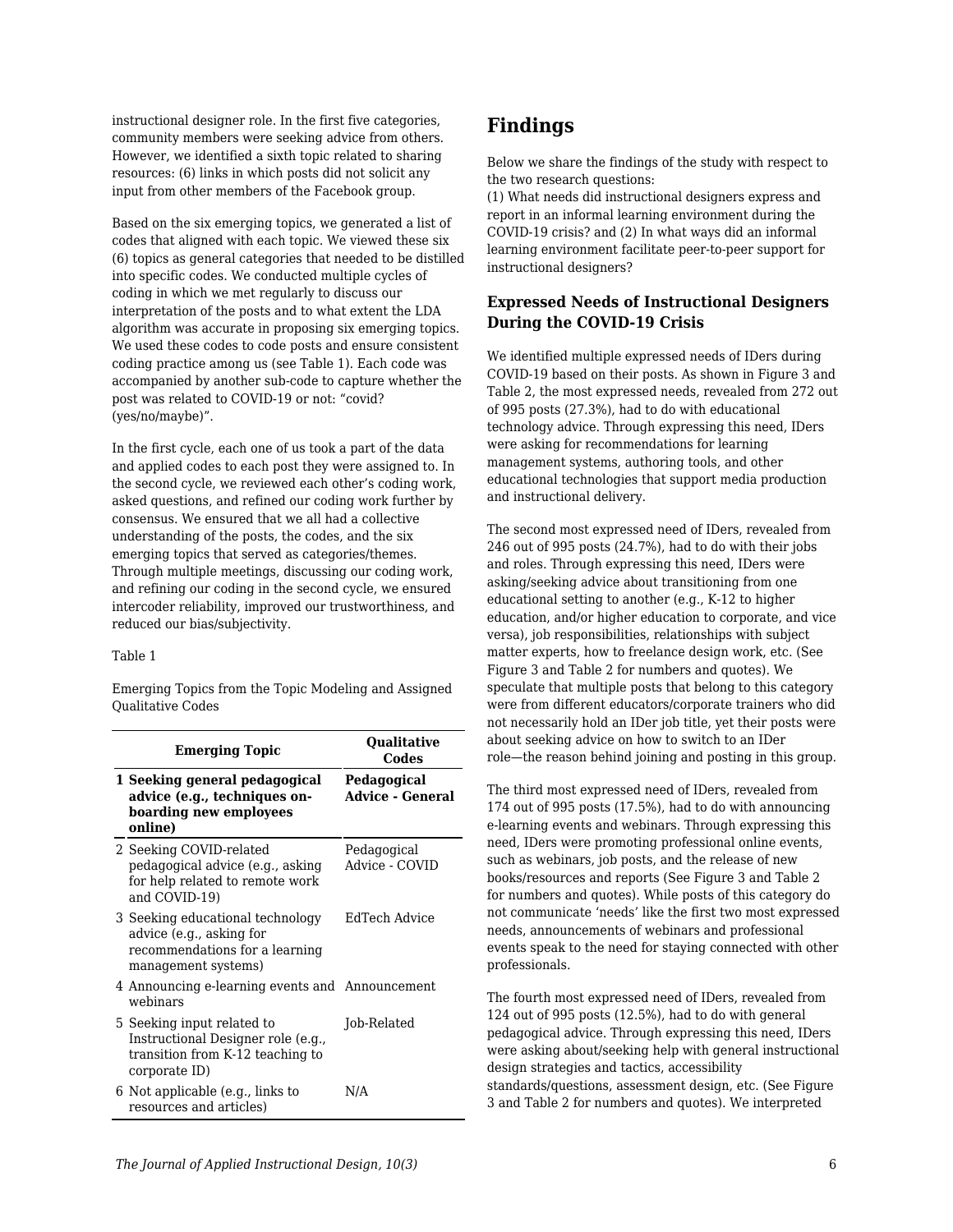posts in this category as general pedagogical advice because we considered these posts to be equally relevant for COVID-19 and 'normal' times. Yet, the fact that these posts appeared during our study time frame allowed us to speculate that COVID-19 made this expressed need obvious. Additionally, although the 'not applicable' category holds the fourth highest frequency (131 out of 995 posts—13.2%), it cannot be considered as the fourth most expressed need by IDers. As we explained earlier, posts for this category were random links and texts, without a clear context and meaning for us to interpret.

The fifth most expressed need of IDers, revealed from 48 out of 995 posts (4.8%), had to do with COVID-related pedagogical advice. Through expressing this need, IDers were asking about/seeking help with designing online and/or transitioning from face-to-face to ERT learning/training experience, planning learning/training experiences in the near future, discussing paradigm shifts of learning/training delivery, etc. (See Figure 3 and Table 2 for numbers and quotes). We interpreted posts in this category as COVID-specific pedagogical advice because the posts specifically mentioned (or implicitly reference) COVID-19. Thus, these posts are applicable to COVID-19 only.

#### Figure 3

Facebook Posts Frequency Distribution



Bar graph showing Facebook post frequency

Out of total 995 posts, we identified 128 posts (12.9%) as COVID-19-related based on key terms used in the posts, such as "COVID-19 crisis," "COVID-19," "COVID," and "remote learning." Additionally, we identified 376 posts (37.8%) as maybe COVID-19 related, based on the remote learning context of the posts and our interpretative act of such posts. We also identified 131 posts out of 995 posts (13.2%) as not applicable— which matches the above category of not applicable— and 360 posts (36.2%) as not COVID-related (See Figure 4).

Figure 4

Facebook COVID-related Posts



Bar graph showing Facebook posts related to COVID-19

#### Table 2

Expressed Needs of IDers During the COVID-19 Crisis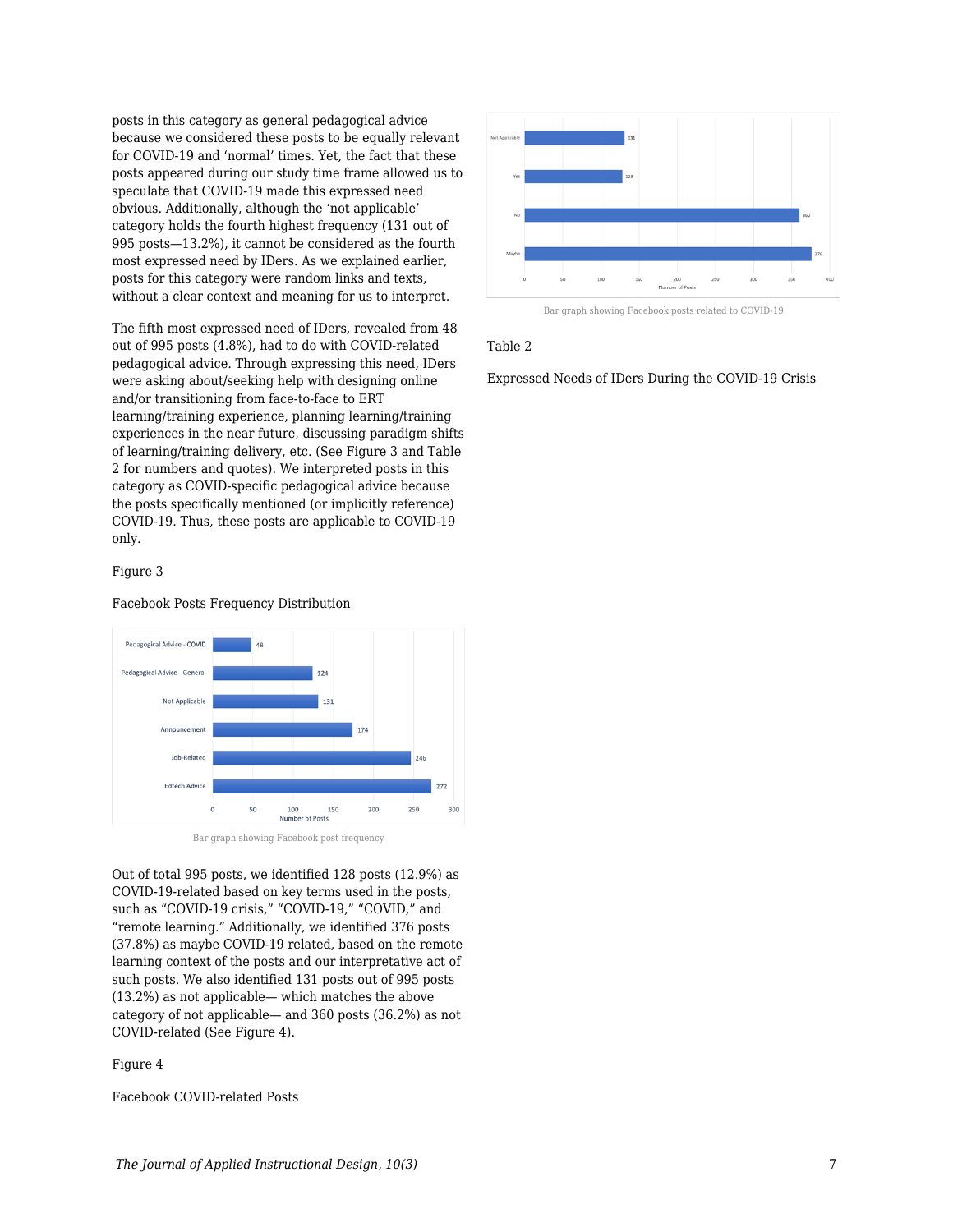| <b>Emerging Topics</b>                                                                                                            | Codes                  |              | %    | <b>Example of Posts</b>                                                                                                                                                                                                                                                                                                                                                                                                                                                                                                                                                                                                                                                                                                                                                                                                                    |
|-----------------------------------------------------------------------------------------------------------------------------------|------------------------|--------------|------|--------------------------------------------------------------------------------------------------------------------------------------------------------------------------------------------------------------------------------------------------------------------------------------------------------------------------------------------------------------------------------------------------------------------------------------------------------------------------------------------------------------------------------------------------------------------------------------------------------------------------------------------------------------------------------------------------------------------------------------------------------------------------------------------------------------------------------------------|
| 1 Seeking<br>educational<br>technology advice<br>(e.g., asking for<br>recommendations<br>for a learning<br>management<br>systems) | EdTech<br>Advice       | Freq.<br>272 |      | 27.3% "A question for those who are<br>uploading SCORM files to your LMS.<br>When you upload your courses, do you<br>choose to embed your course or show<br>as pop-up? When you embed, learners<br>don't see the course in full screen but<br>when you show as pop-up, the course<br>opens another window. Also not ideal<br>user experience. Wanted to hear how<br>everyone handles this and your<br>reasons. Thanks!" "Captivate 2019<br>users, I recorded a video demo with<br>webcam and I want to remove the<br>webcam from the demo. Can I do that<br>without re-recording? If so, how?<br>Thank you!"                                                                                                                                                                                                                               |
| 2 Seeking input<br>related to<br>Instructional<br>Designer role (e.g.,<br>transition from<br>K-12 teaching to<br>corporate ID)    | Job-Related            | 246          |      | 24.7% "After working as instructional designer in<br>a corporate setting, I am starting my own<br>ID business with women solopreneurs.<br>Having never worked in the private sector,<br>I have no idea how contractors price<br>themselves for solopreneurs. Any<br>suggestions or points in the right direction<br>would be greatly appreciated. Thanks!"<br>"Today, I'm reviewing a technical<br>PowerPoint put together by a SME, which<br>contains pronouns like "it" used in multiple<br>instances. Since I'm not as familiar with<br>the subject matter, I'm seeing multiple<br>interpretations for the pronouns in some<br>cases. Usually I can re-word and figure put<br>from context clues, but this adds extra<br>time and frustration. Has anyone else<br>experienced this? How have you helped<br>your SMEs break this habit?' |
| 3 Announcing e-<br>learning events and<br>webinars                                                                                | Announcement 174       |              |      | 17.5% "Check out the email notice from<br>TechSmith (Camtasia and SnagIt). They<br>are offering their products for educators<br>and businesses impacted by closures and<br>working remotely. I received this notice<br>earlier today and thought it might be<br>helpful." Hello everyone! Check out this<br>opportunity to attend a FREE webinar<br>about creating, producing, and promoting<br>a podcast. We are LDT Grad Students at<br>CU Denver.'                                                                                                                                                                                                                                                                                                                                                                                      |
| 4 Seeking general<br>pedagogical advice Advice -<br>(e.g., techniques<br>on-boarding new<br>employees online)                     | Pedagogical<br>General | 124          |      | 12.5% "Accessibility question: Working on<br>elearning for a client in Storyline and they<br>typically reference laws and court cases a<br>fair amount. In the past, they've been<br>understanding about accessibility<br>concerns. The current lesson has a lot of<br>symbols (section symbols, parenthesis,<br>etc), which have meaning for them, but<br>which will trip up a screen reader. Any<br>advice?" "Without a doubt, micro-learning<br>is no longer a buzz in eLearning. It's<br>becoming more and more in use as it's one<br>of the most effective learning strategies to<br>develop training with high profits. So have<br>you used More micro-learning videos on<br>your eLearning to drive employee<br>engagement?"                                                                                                        |
| 5 Seeking COVID-<br>related<br>pedagogical advice COVID<br>(e.g., asking for<br>help related to<br>remote work and<br>COVID-19)   | Pedagogical<br>Advice  | 48           | 4.8% | "Greetings! We've set up a space for<br>colleagues who may need some help with<br>instructional design tips moving their face<br>to face courses to online mode, to discuss<br>challenges related to the COVID-19 virus,<br>and we More'd like to invite IDs to join in<br>the conversation. We are just getting<br>things ramped up. We also have some<br>upcoming presentations being scheduled<br>on the outbreak and all topics related to<br>distance ed and online learning, so please<br>sign up on our mailing list and visit our<br>site. Thank you." "In your opinion, what<br>are the 3 most important themes in<br>conducting training and development for<br>faculty - both in person and online?"                                                                                                                            |
| - Not applicable<br>(e.g., links to<br>resources and<br>articles)                                                                 | N/A                    | 131          |      | 13.2% "https://aimsdigital.com/storyline-training/"                                                                                                                                                                                                                                                                                                                                                                                                                                                                                                                                                                                                                                                                                                                                                                                        |

### **Ways an Informal Learning Environment Facilitated Peer-to-Peer Support**

The Facebook group we investigated in this study functions as an informal learning environment for IDers. When closely examining the categories of expressed needs (i.e., educational technology, job-related, announcement, general, and COVID-19-related pedagogy), we found that this informal learning

environment facilitated peer-to-peer support through asking questions, seeking advice and help, and sharing other resources with each other. Additionally, IDers in this group responded to posts/each other when their peers sought support/advice/help. As an illustrative example, the following request for advice was posted on March 12th, 2020 by an IDer of this group (Figure 5).

#### Figure 5

Example of a Post Where an Instructional Designer is Requesting Advice on a Specific Design Situation

| March 12, 2020 · @                                                                                                                                                                                                                                                                                                                                                              |  |  |  |
|---------------------------------------------------------------------------------------------------------------------------------------------------------------------------------------------------------------------------------------------------------------------------------------------------------------------------------------------------------------------------------|--|--|--|
| Due to the threat of the #coronavirus in schools and possible closings, myself and other webinar<br>presenters from our company have been ask to develop webinars to train teachers on how to<br>teach remotely. My training will be for those teachers who do not have a LMS (Learning<br>Management System like Google Classroom, Moodle, etc.) #teaching #remote #remotework |  |  |  |
| <b>DD</b> 35                                                                                                                                                                                                                                                                                                                                                                    |  |  |  |

Picture of a sample post

This request for advice— on how to develop webinars to train teachers how to teach remotely— is specific and includes specific hashtags to ensure visibility and attraction. It reflects a sense of "*I need advice/inspiration on a specific design situation that I'm grappling with*." The request for help received 44 comments. Such comments ranged from offering specific tips, strategies, and techniques/tools (e.g., Powtoon and Videoscribe, Zoom, use of school LMS), to requests for further details about the context of the training before one can offer help/advice. This last comment resulted in a broader exchange of ideas, information, and advice among IDers — one comment resulted in an additional seven nested comments that almost deviated from the original post. Each IDer was speaking from their own experience, sharing their precedent design knowledge, and offering advice through speculation and different degrees of confidence. Peer-to-peer support between IDers was facilitated by this informal learning through such an exchange of ideas and advice that were prompted by questions/requests for support.

## **Discussion**

The COVID-19 crisis brought about unprecedented changes to professional and personal lives within a matter of several weeks. Particularly, social distancing and attendance restrictions due to COVID-19 made an online format the only viable option to continue pursuing one's educational and professional development goals. In such situations, it was important to act fast and leverage the existing resources. One such resource was an informal type of learning in online environments, such as the Instructional Designer Facebook group, where it was possible to seek professional advice and share resources.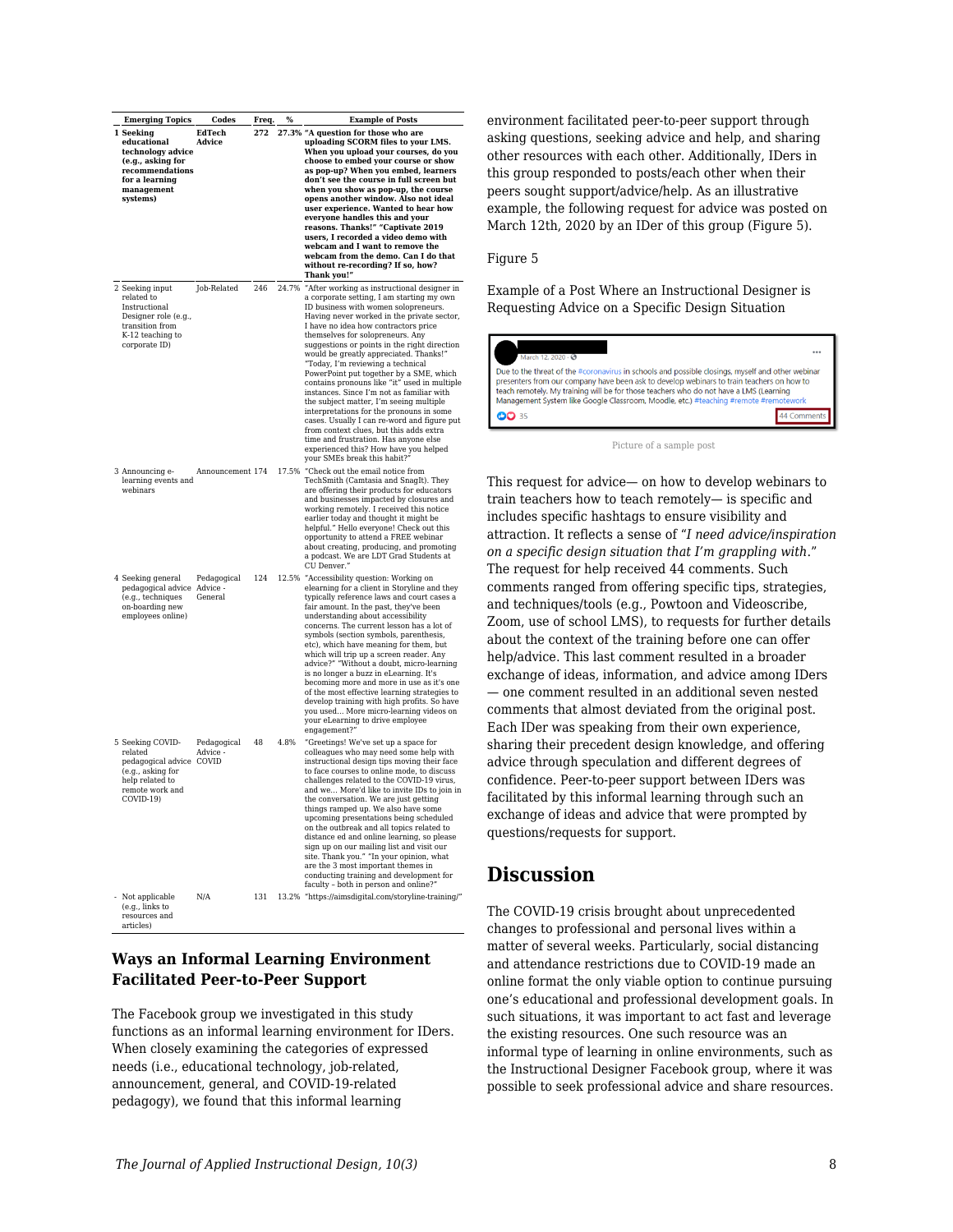### **Expressed Needs Related to Educational Technology**

Findings of the study revealed that the most frequently expressed need related to educational technologies (27.3% of 995 posts). We found it surprising that expressed needs regarding educational technology prevailed over expressed needs related to pedagogy (general and COVID-19 related, 17.3 % of 995 posts). It is a surprising finding for us, as we expected that more inquiries would be related to how to wisely integrate a tool and instructional strategies suitable for online learning environments (Baldwin, 2019). We expected more of such inquiries because successful technology integration goes beyond technical skills and acquisition of the newest technologies (Blackburn, 2017). We speculate that posts related to educational technologies were the highest considering the urgent nature of the situation when a quick solution needed to be offered and put in place. We believe, in such an urgent situation, there was no time to think through all pedagogical implications (e.g., alignment with learning outcomes, accessibility, and evaluating technology resources). Thus, it seemed that the key goal was to put learning materials online so that learners could access them. Therefore, IDers chose and relied on those tools that other IDers recommended, such as Articulate Storyline for building online modules. Therefore, the urgent nature of the COVID-19 crisis primarily caused technological challenges for IDers. It is one more reason why it was called ERT, not online learning, because online learning implies thorough planning based on pedagogically sound decisions regarding the use of education technologies for a given learning context. Additionally, research has shown (Lachheb & Boling, 2018; Nelson & Stolterman, 2014) that tools themselves do not guarantee good design, thus, merely using them is not conducive to meaningful learning experiences. Rather, it is how designers use their tools while considering their target audience and context.

## **Job Related Expressed Needs**

The second most frequently expressed need was related to IDers' role, functions, and job postings (24.7 % of 995 posts). This could demonstrate the increased interest in the discipline of instructional design due to the changes caused by COVID-19, such as an ERT and a subsequent increase in online courses and professional development programs. It could also signify the shift in one's perception about the IDers' role in maintaining learning experiences due to COVID-19. That is, the COVID-19 crisis stressed the importance of IDers' jobs in providing and supporting learning experiences.

### **Informal Learning for Professional Development**

Further, it is worth noting that IDers seemed to be comfortable sharing their concerns, seeking advice, and discussing their job in this informal learning setting. This is specifically evident based on the number of posts related to their jobs (e.g., seeking advice, job postings, professional development announcements, such as webinars, and resources they shared with each other). The variety of topics that IDers shared in these informal settings speaks to their willingness to learn from other professionals and trust in other professionals' expertise. This is how IDers build and learn in their Community of Practice. This specifically resonates with Yanchar and Hawkley's (2015) study, findings of which emphasized IDers' willingness to effectively engage in informal learning. This finding also echoes the literature regarding Virtual or Online Communities of Practice (VCoP). That is, such communities are becoming more prevalent and serve as mediums to develop, create, and share knowledge (Ardichvili, 2008; Chiu et al. 2006). The Facebook group chosen for this study is one of such mediums in which IDers can post their inquiries related to their practice, such as challenges and seeking advice from other professionals. This emphasizes the crucial role of informal learning for IDers and the need for such environments in which practitioners can enrich their knowledge through sharing expertise and experience with each other.

## **Implications**

The findings of this study foreground implications for instructional design practice, education, and research. Findings of this study highlight the need for instructional design practice to constantly offer opportunities for informal learning, professional development, and networking among IDers. Like any other design profession, the instructional design profession will continue to flourish with solid professional networks and communities in which designers continue to learn and improve. In IDers' preparation, two major ideas could be brought to instructional design students' attention early on: Learning about instructional design never stops, and knowledge from peers/other professionals is as valuable as other sources of knowledge. The answers to the most pressing issues/questions and challenges could be found outside of ID textbooks and within other professional designers' judgments and repertoire of experiences. Future research on instructional design could further explore emerging needs, challenges, and opportunities for IDers and emphasize the importance of tacit knowledge that IDers have in order to solve unique problems at their diverse workplaces.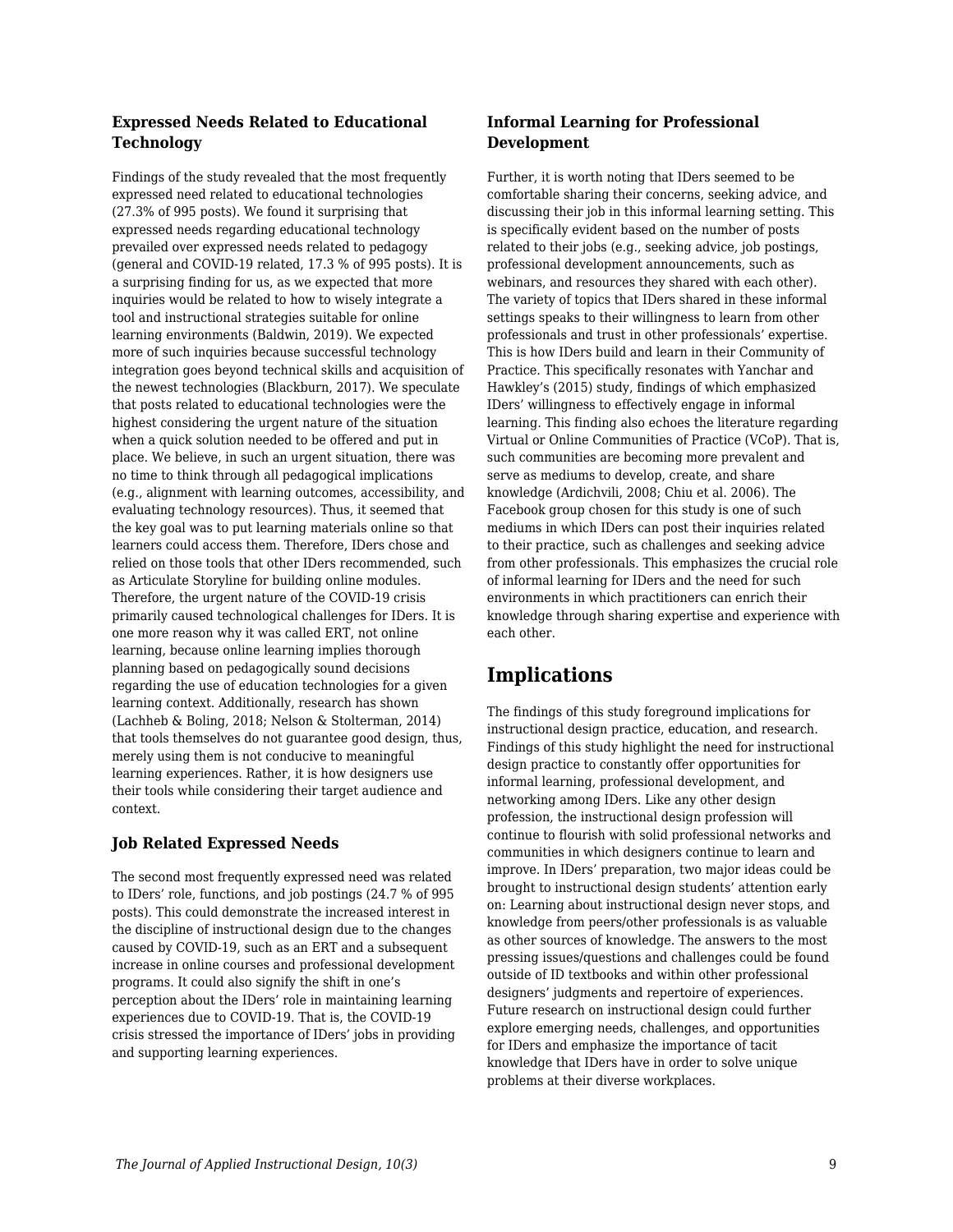## **Conclusion**

In this study, we sought to understand what needs IDers expressed and reported in an informal learning environment during the COVID-19 crisis and in what way an informal learning environment facilitated peer-to-peer support for IDers. The findings of this study highlighted diverse expressed needs, ranging from educational technology needs to COVID-19 specific and general pedagogical needs. Peer-to-peer support between instructional designers was facilitated in an informal learning environment— a large Facebook group for instructional designers—through an exchange of ideas and advice that were prompted by questions/requests for support. The study begins to document the needs of instructional designers during the COVID-19 crisis in IDT literature. The online environment we studied seems to provide numerous options for informal learning activities for instructional designers.

## **References**

- Abramenka-Lachheb, V., Lachheb, A., de Siqueira, A. C., & Huber, L. (2021a). Instructional designers as "first responders" helping faculty teach in the coronavirus crisis. *Journal of Teaching and Learning with Technology, 10*(1), 294-305. 10.14434/jotlt.v9i2.31368
- Abramenka-Lachheb V., Lachheb A., & Ozogul G. (2021b). Teaching Design to Public Health Majors: A Design Case of an Undergraduate Interdisciplinary Course. In Hokanson B., Exter M., Grincewicz A., Schmidt M., Tawfik A.A. (Eds.) *Intersections Across Disciplines. Educational Communications and Technology: Issues and Innovations*. (pp. 265-279). Springer. [https://edtechbooks.org/-CVyJ](https://doi.org/10.1007/978-3-030-53875-0_21)
- About Us CrowdTangle. (n.d.). *CrowdTangle*. Retrieved May 31, 2021, from [https://edtechbooks.org/-CIrz](https://help.crowdtangle.com/en/articles/4201940-about-us)
- Aljuwaiber, A. (2016). Communities of practice as an initiative for knowledge sharing in business organisations: A literature review. *Journal of Knowledge Management, 20*(4)*,* 731-748. [https://edtechbooks.org/-BUCd](https://doi.org/10.1108/JKM-12-2015-0494)
- Ardichvili, A. (2008). Learning and knowledge sharing in virtual communities of practice: Motivators, barriers, and enablers. *Advances in Developing Human Resources, 10*(4), 541-554. [https://edtechbooks.org/-Lky](https://doi.org/10.1177/1523422308319536)
- Baldwin, S. J. (2019). Assimilation in online course design. *American Journal of Distance Education, 33*(3), 195-211.[https://edtechbooks.org/-JzQ](https://doi.org/10.1080/08923647.2019.1610304)
- Berg, S. A., & Chyung, S. Y. (2008). Factors that influence informal learning in the workplace. *Journal of Workplace Learning*, *20*(4), 229-244. [https://edtechbooks.org/-DoSI](https://doi.org/10.1108/13665620810871097)
- Blackburn, G. (2017). A university's strategic adoption process of an PBL-aligned eLearning environment: An exploratory case study. *Educational Technology Research and Development, 65*(1), 147-176[.https://edtechbooks.org/-iCL](https://doi-org.proxyiub.uits.iu.edu/10.1007/s11423-016-94)
- Bonk, C. J. (2020). Pandemic ponderings, 30 years to today: synchronous signals, saviors, or survivors?. *Distance Education*, *41*(4), 589-599. [https://edtechbooks.org/-meVE](https://doi.org/10.1080/01587919.2020.1821610)
- Brown, J. S., Collins, A., & Duguid, P. (1989). Situated cognition and the culture of learning. *Educational Researcher*, *18*(1), 32-42. [https://edtechbooks.org/-UTPk](https://doi.org/10.3102%2F0013189X018001032)
- Bull, G., Thompson, A., & Searson, M. (2008). Connecting informal and formal learning: experiences in the age of participatory media. *Contemporary Issues in Technology and Teacher Education*. *8*(2), 100-107.
- Cain, J., & Policastri, A. (2011). Using Facebook as an informal learning environment. *American Journal of Pharmaceutical Education*, *75*(10), 1-8. [https://edtechbooks.org/-rbKy](https://doi.org/10.5688/ajpe7510207)
- Cerasoli, C., Alliger, G., Donsbach, J., Mathieu, J., Tannenbaum, S., & Orvis, K. (2017). Antecedents and outcomes of informal learning behaviors: A metaanalysis. *Journal Of Business and Psychology*, *33*(2), 203-230. [https://edtechbooks.org/-ozb](https://doi.org/10.1007/s10869-017-9492-y)
- Chiu, C., Hsu, M., & Wang, E. (2006). Understanding knowledge sharing in virtual communities: An integration of social capital and social cognitive theories. *Decision Support Systems, 42*(3), 1872-1888. [https://edtechbooks.org/-MWyb](https://doi.org/10.1016/j.dss.2006.04.001)
- Choi, W., & Jacobs, R. L. (2011). Influences of formal learning, personal learning orientation, and supportive learning environment on informal learning. *Human Resource Development Quarterly, 22*(3), 239-257. [https://edtechbooks.org/-QTFe](https://doi.org/10.1002/hrdq.20078)
- Cross, J. (2007). *Informal Learning: Rediscovering the Natural Pathways that Inspire Innovation and Performance*. Pfeiffer.
- Eickhoff, M., & Wieneke, R. (2018, January). Understanding topic models in context: a mixedmethods approach to the meaningful analysis of large document collections. In *Proceedings of the 51st Hawaii International Conference on System Sciences.* [https://edtechbooks.org/-sEbd](http://hdl.handle.net/10125/50000)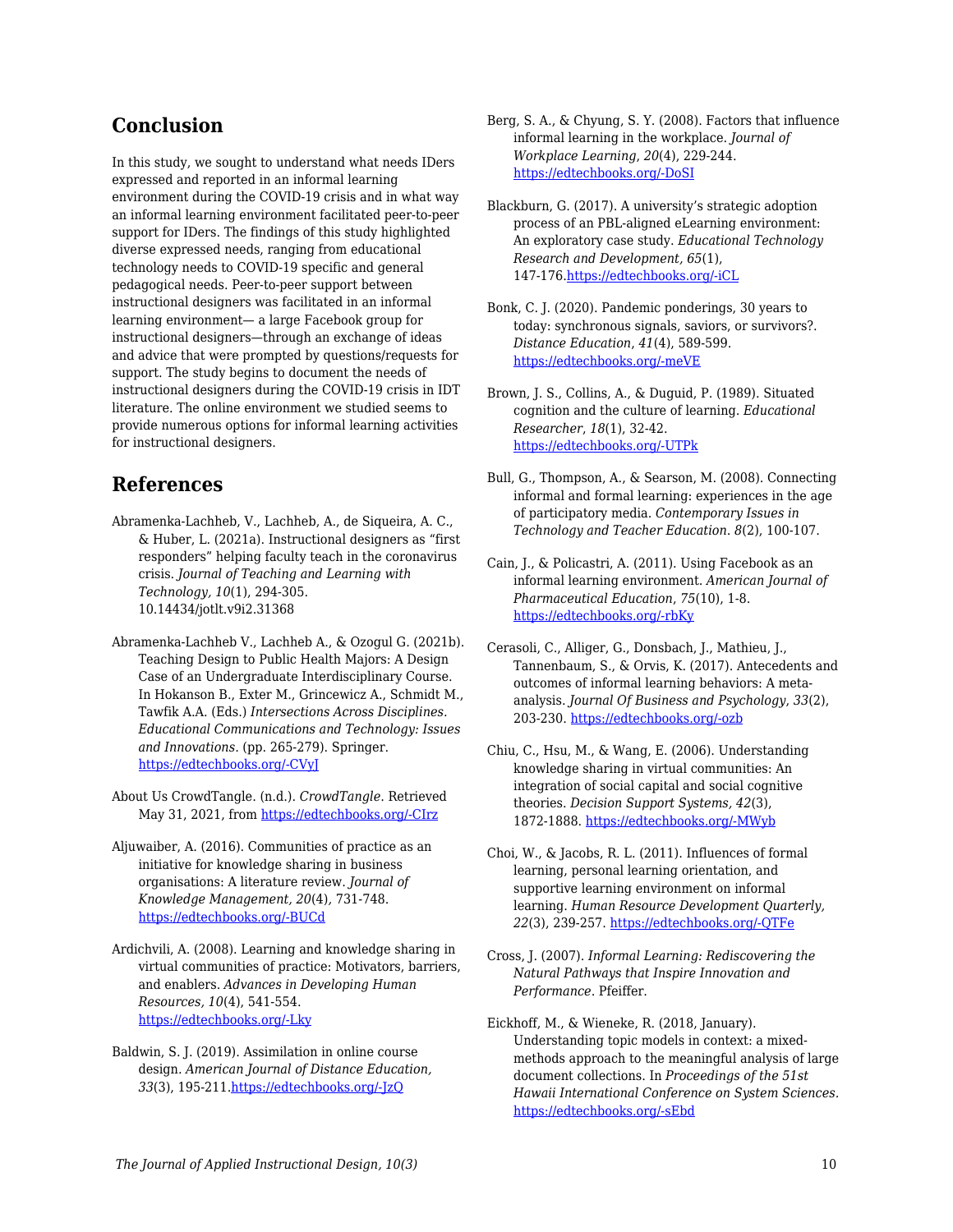Ertmer, P. A., & Newby, T. J. (1993). Behaviorism, cognitivism, constructivism: Comparing critical features from an instructional design perspective. *Performance improvement quarterly*, *6*(4), 50-72. [https://edtechbooks.org/-YpGV](https://doi.org/10.1111/j.1937-8327.1993.tb00605.x)

Greene, J. C. (2007). *Mixed methods in social inquiry*. Jossey-Bass.

Hesse-Biber, S. (2010). Qualitative approaches to mixed methods practice. *Qualitative Inquiry, 16*(6), 455-468. [https://edtechbooks.org/-oCm](https://doi.org/10.1177%2F1077800410364611)

Hodges C.B., Moore S.L., Lockee B.B., Aaron Bond M., Jewett A. (2021) An Instructional Design Process for Emergency Remote Teaching. In Burgos D., Tlili A., Tabacco A. (Eds.) *Radical Solutions for Education in a Crisis Context*. (pp. 37-51). Springer. [https://edtechbooks.org/-KcZe](https://doi.org/10.1007/978-981-15-7869-4_3)

Hodges, C., Moore, S., Lockee, B., Trust, T., & Bond, A. (2020). The difference between emergency remote teaching and online learning. *Educause review*, *27*, 1-12. [https://edtechbooks.org/-sZA](https://er.educause.edu/articles/2020/3/the-difference-between-emergency-remote-teaching-and-online-learning)

Instructional Designer (n.d.). *Facebook*. Retrieved May 31, 2021, from [https://edtechbooks.org/-VVb](https://www.facebook.com/groups/idesigner)

Kim, J. (2018, June 6). A Traditional Ph.D. Does Not an Instructional Designer Make. *Inside Higher Ed Digital Learning Blog*. [https://edtechbooks.org/-KyfE](https://www.insidehighered.com/digital-learning/blogs/technology-and-learning/traditional-phd-does-not-instructional-designer-make)

Lachheb, A. & Boling, E. (2021). The role of design judgment and reflection in instructional design. In McDonald, J.K., & West, R.E. (Eds.), *Design for learning: Principles, processes, and praxis*. EdTech Books. [https://edtechbooks.org/-zPFg](https://edtechbooks.org/id/design_judgment)

Lachheb, A., & Boling, E. (2018). Design tools in practice: instructional designers report which tools they use and why. *Journal of Computing in Higher Education*, *30*(1), 34-54. [https://edtechbooks.org/-HDB](https://doi.org/10.1007/s12528-017-9165-x)

Lave, J., & Wenger, E. (1991). *Situated learning: Legitimate peripheral participation*. Cambridge University Press.

Manuti, A., Pastore, S., Scardigno, A. F., Giancaspro, M. L., & Morciano, D. (2015). Formal and informal learning in the workplace: A research review. *International Journal of Training and Development*, *19*(1), 1-17. [https://edtechbooks.org/-RCIw](https://doi.org/10.1111/ijtd.12044)

Marsick, V. J., & Watkins, K. E. (2015). Informal learning in learning organizations. In R. F. Poell, S.R. Tonette, & G. L. Roth. The *Routledge companion to human resource development*. (pp. 236-248). Routledge.

Moore, A. L., & Klein, J. D. (2015). Live and learn:

Informal learning among future professionals. *Performance Improvement, 54*(9), 19-26. [https://edtechbooks.org/-wgM](https://doi.org/10.1002/pfi.21530)

Nelson, H. G., & Stolterman, E. (2014). *The design way: Intentional change in an unpredictable world*. MIT press.

Noe, R. A., Tews, M. J., & Marand, A. D. (2013). Individual differences and informal learning in the workplace. *Journal of Vocational Behavior*, *83*(3), 327-335[.https://edtechbooks.org/-xIrd](https://doi.org/10.1016/j.jvb.2013.06.009)

Ritzhaupt, A. D., & Kumar, S. (2015). Knowledge and skills needed by instructional designers in higher education. *Performance Improvement Quarterly, 28*(3), 51–69. [https://edtechbooks.org/-Kww](https://doi.org/10.1002/piq.21196)

Rowland, G. (1992). What do instructional designers actually do? An initial investigation of expert practice. *Performance Improvement Quarterly, 5*(2), 65–86. [https://edtechbooks.org/-rwvV.](https://doi.org/10.1111/j.1937-8327.1992.tb00546.x)

Rowland, G., Fixl, A., & Yung, K. (1992). Educating the reflective designer. *Educational Technology*, *32*(12), 36-44. [https://edtechbooks.org/-snb](https://www.jstor.org/stable/44425566)

Schwier, R. A., & Wilson, J. R. (2010). Unconventional roles and activities identified by instructional designers. *Contemporary Educational Technology*, *1*(2), 134-147. [https://edtechbooks.org/-ASo](https://doi.org/10.30935/cedtech/5970)

Schwier, R. A., Campbell, K., & Kenny, R. (2004). Instructional designers' observations about identity, communities of practice and change agency. *Australasian Journal of Educational Technology, 20*(1). 69-100. [https://edtechbooks.org/-dZG](https://doi.org/10.14742/ajet.1368)

*Sklearn.feature\_extraction.text.TfidfVectorizer*. (n.d.). Sckit-Learn: Machine Learning in Python. [https://edtechbooks.org/-YdDp](https://scikit-learn.org/stable/modules/generated/sklearn.feature_extraction.text.TfidfVectorizer.html)

Stefaniak, J., Reese, R. M., & McDonald, J. K. (2020). Design considerations for bridging the gap between instructional design pedagogy and practice. *The Journal of Applied Instructional Design*, *9*(3). [https://edtechbooks.org/-VxP](https://dx.doi.org/10.51869/93jsrmrjkmd)

Sugar, W. A., & Luterbach, K. J. (2016). Using critical incidents of instructional design and multimedia production activities to investigate instructional designers' current practices and roles. *Educational Technology Research and Development*, *64*(2), 285-312. [https://edtechbooks.org/-YBbE](https://doi.org/10.1007/s11423-015-9414-5)

Sugar, W., & Moore, R. L. (2015). Documenting current instructional design practices: Towards a typology of instructional designer activities, roles, and collaboration. *The Journal of Applied Instructional*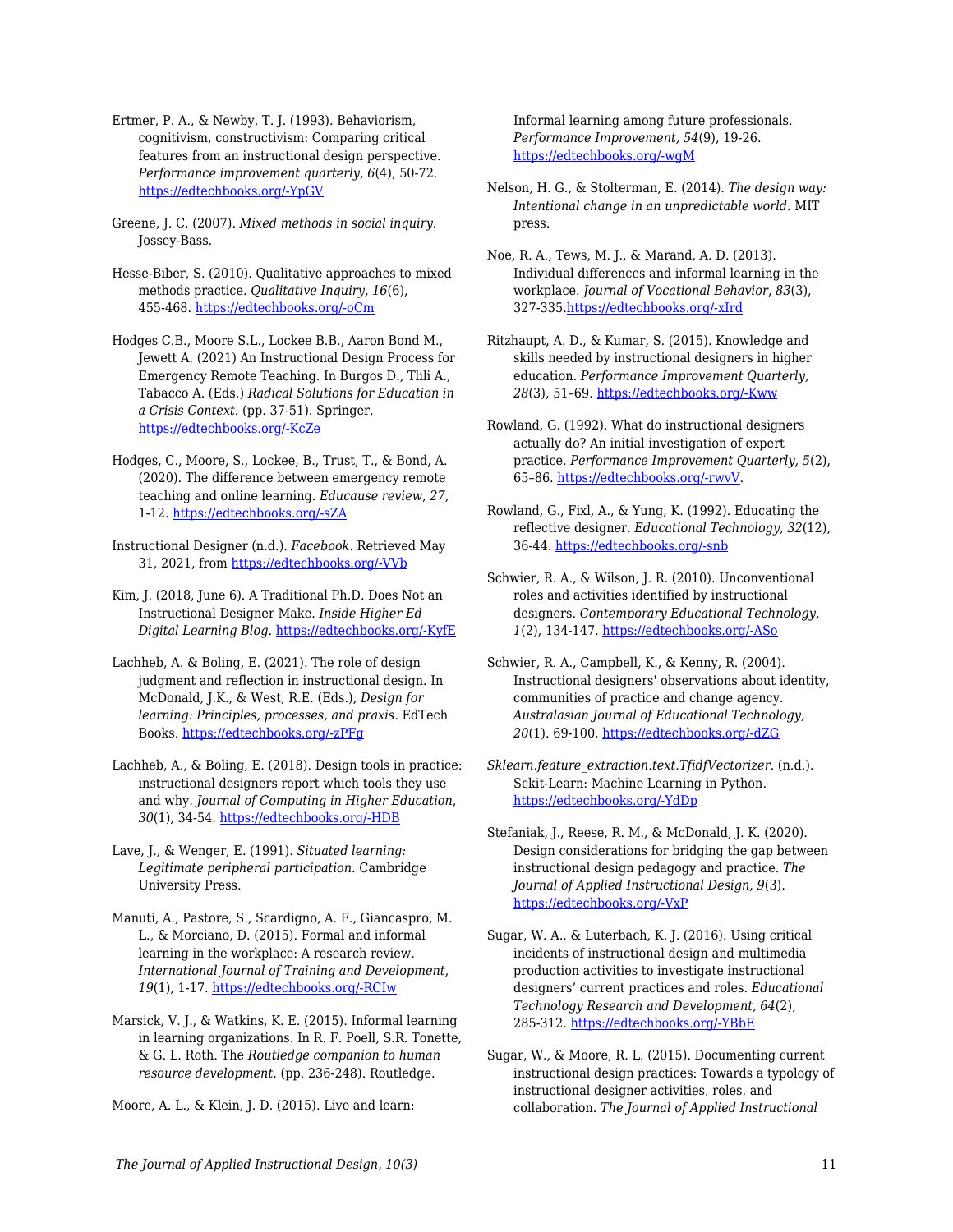*Design, 5*(1). [https://edtechbooks.org/-hDfn](https://digitalcommons.odu.edu/stemps_fac_pubs/104/)

Tracey M.W., Boling E. (2014) Preparing Instructional Designers: Traditional and Emerging Perspectives. In Spector J., Merrill M., Elen J., Bishop M. (Eds*.) Handbook of Research on Educational Communications and Technology*. Springer. [https://edtechbooks.org/-TeV](https://doi.org/10.1007/978-1-4614-3185-5_52)

Wenger, E. (2011). Communities of practice: A brief introduction. [https://edtechbooks.org/-SJuz](http://hdl.handle.net/1794/11736)

World Health Organization. (2020). WHO Director-General's opening remarks at the media briefing on COVID-19-11 March 2020. [https://edtechbooks.org/-eCt](https://www.who.int/director-general/speeches/detail/who-director-general-s-opening-remarks-at-the-media-briefing-on-covid-19---11-march-2020)

Yanchar, S. C., & Hawkley, M. N. (2015). Instructional

design and professional informal learning: Practices, tensions, and ironies. *Journal of Educational Technology & Society*, *18*(4), 424-434. [https://edtechbooks.org/-mJCz](https://www.jstor.org/stable/jeductechsoci.18.4.424)

- Yanchar, S. C., & Hawkley, M. (2014). "There's got to be a better way to do this": A qualitative investigation of informal learning among instructional designers. *Educational Technology Research and Development, 62*(3), 271-291. [https://edtechbooks.org/-tKYQ](https://doi.org/10.1007/s11423-014-9336-7)
- Yanchar, S. C., South, J. B., Williams, D. D., Allen, S., & Wilson, B. G. (2010). Struggling with theory? A qualitative investigation of conceptual tool use in instructional design. *Educational Technology Research and Development, 58*(1), 39-60. [https://edtechbooks.org/-ApYi](https://doi.org/10.1007/s11423-009-9129-6)